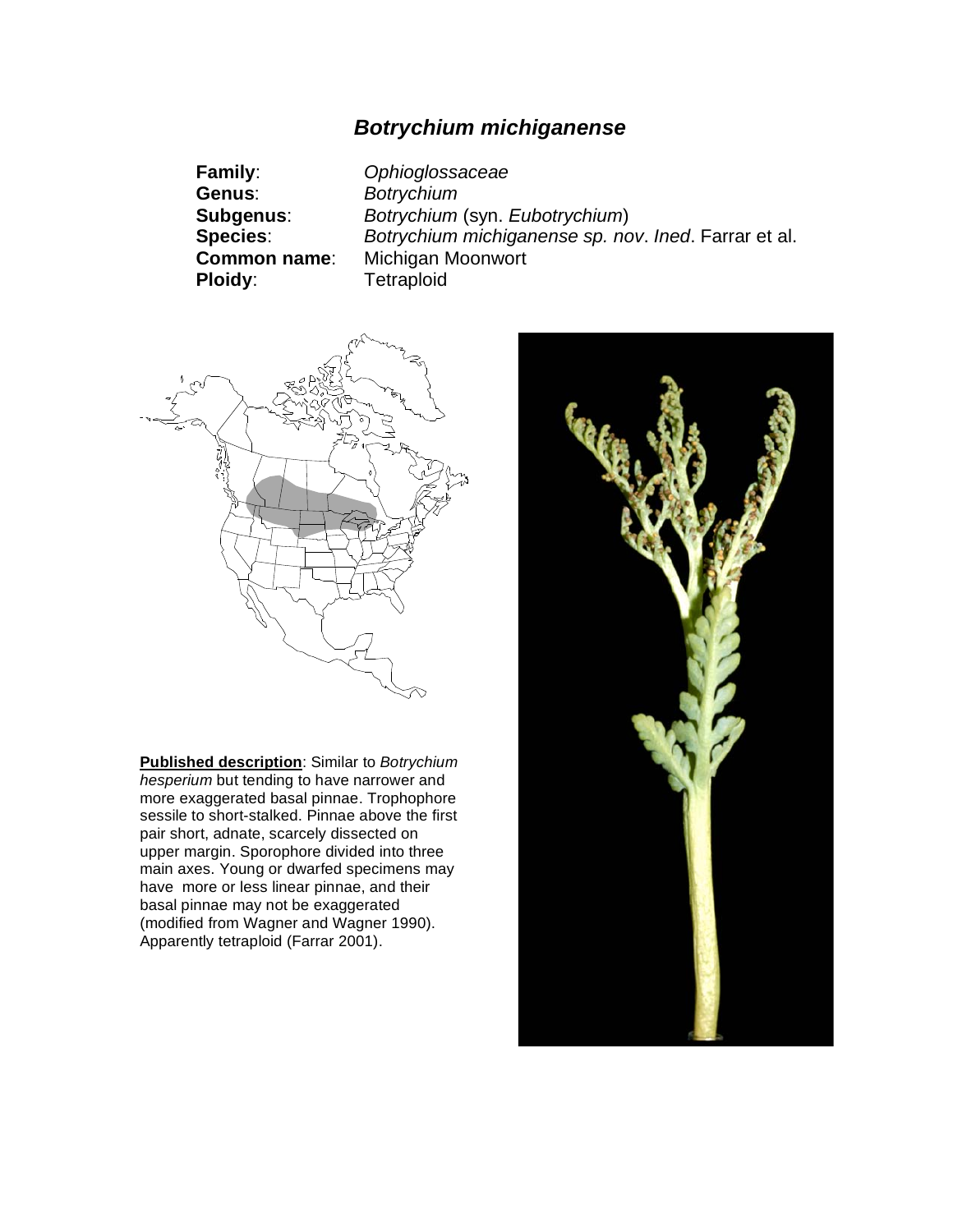## **Identification**

*Botrychium michiganense* is most similar to *B. hesperium* and was initially considered to be an eastern extension of plants of *B. hesperium* in the treatment of *Botrychium* in Flora North America (Wagner and Wagner 1993). Wagner and Wagner (1990) recognized morphological differences between eastern and western plants but were not able to attribute these to a genetic basis until they encountered the two taxa growing together in eastern Washington in 1996. The Wagners then concluded that the Great Lakes Area plants were of a distinct species and chose the name *Botrychium michiganense* to be applied to this new species.

*Botrychium michiganense* differs most strongly from *B. hesperium* in its usually unstalked to short-stalked (<2mm) trophophore and its abrupt transition from the elongated and deeply dissected basal pinnae to the distinctly smaller and scarcely dissected second pinnae pair. In the northern Rocky where the two species co-occur, *B. hesperium* var. *fenestratum* further differs from *B. michiganense* in having pinnae and pinnules overlapping or nearly so.

The typical variety of *B. hesperium* in the southern Rocky Mountains has little to no dissection in pinnae above the first pair and only shallow and narrow dissection in its basal pinnae. Except for its longer trophophore stalk this typical variety of *B. hesperium* closely resembles *B. michiganense* and was the source of the original confusion of the two species. The typical variety of *B. hesperium* is seldom expressed where the species co-occur.

*B. pedunculosum* has a prominent trophophore stalk that is usually equal to or greater than the distance between the  $1<sup>st</sup>$  and  $2<sup>nd</sup>$  pinnae pair. Frequent occurrence of sporangia on the basal trophophore pinnae and a decidedly pink stripe down the common stalk further distinguish *B. pedunculosum*.

*B. pinnatum* has a sessile trophophore and sometimes shows abrupt transition to nearly undissected suprabasal pinnae, but is easily distinguished from *B. michiganense* by its lustrous (not glaucous) surface and its pinnately (not ternately) divided sporophore.

The asymmetrical dissection of pinnae above the first pair, with much deeper cutting on the lower side distinguishes *B. michiganense* from the eastern bipinnate species *B. matricariifolium* and *B. pseudopinnatum*. (See discussion under *B*. *matricariifolium* and the table at the end of this treatment.)

## **Distribution**

 Plants of *Botrychium michiganense* have been confirmed from Michigan, Minnesota and Ontario in the Lake Superior region, the Black Hills region of South Dakota and eastern Wyoming, northwestern Montana, eastern Washington, Waterton Lakes in Alberta, and the Cypress Hills in Saskatchewan. Collections of *B. hesperium* from the northern Rocky Mountains in the US and Canada not examined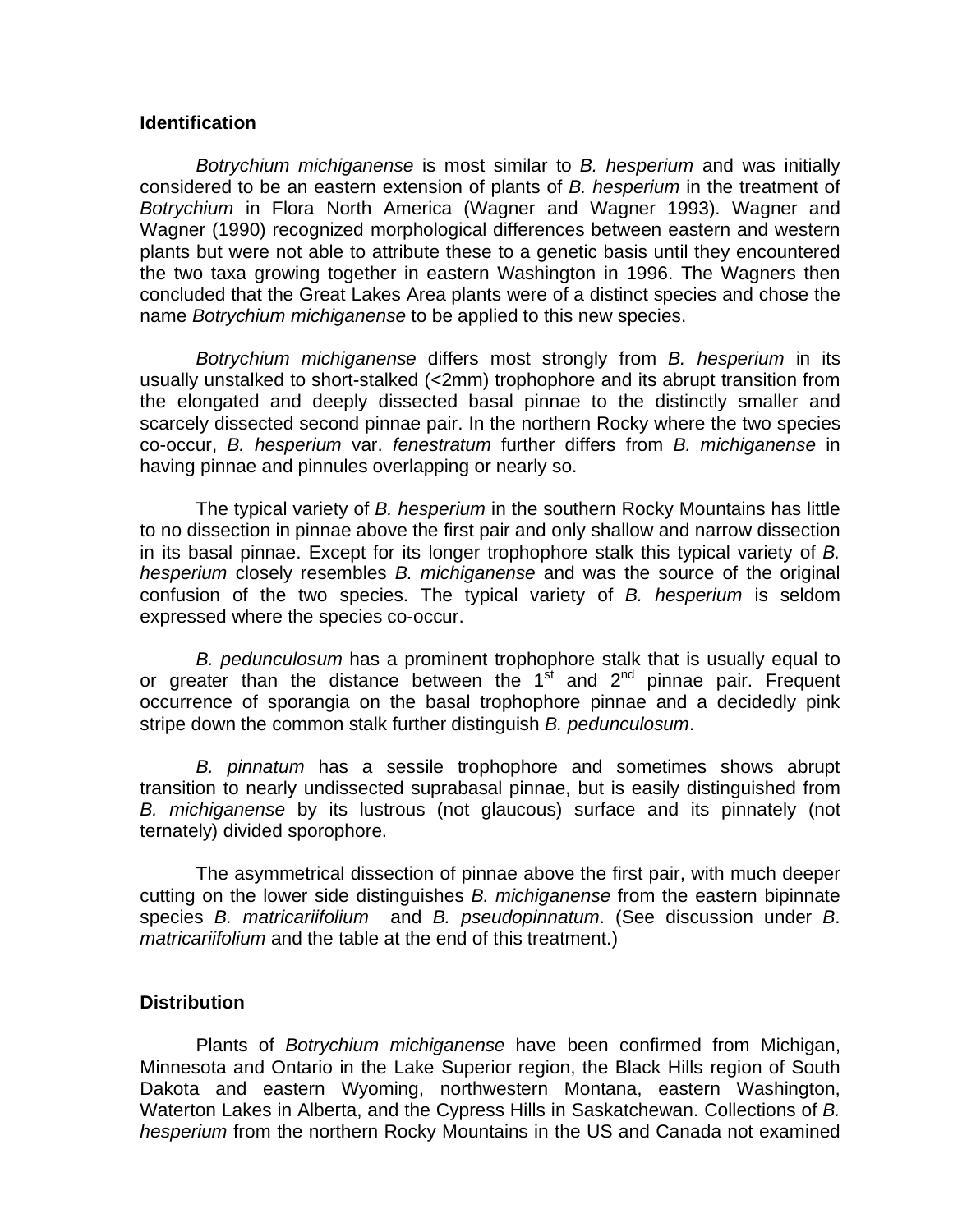in this study need to be re-examined for possible misidentification or mixed collections containing *B. michiganense*.

## **Habitat**

 In the Lake Superior region *B. michiganense* grows in sparsely vegetated sand dunes and in open canopy woodlands. In the Black Hills it occurs in open meadows and in old logging roads in open canopy forests. In the Rocky Mountains it grows among grasses and forbs in open meadows.

Additional photographs of *Botrychium michiganense*: